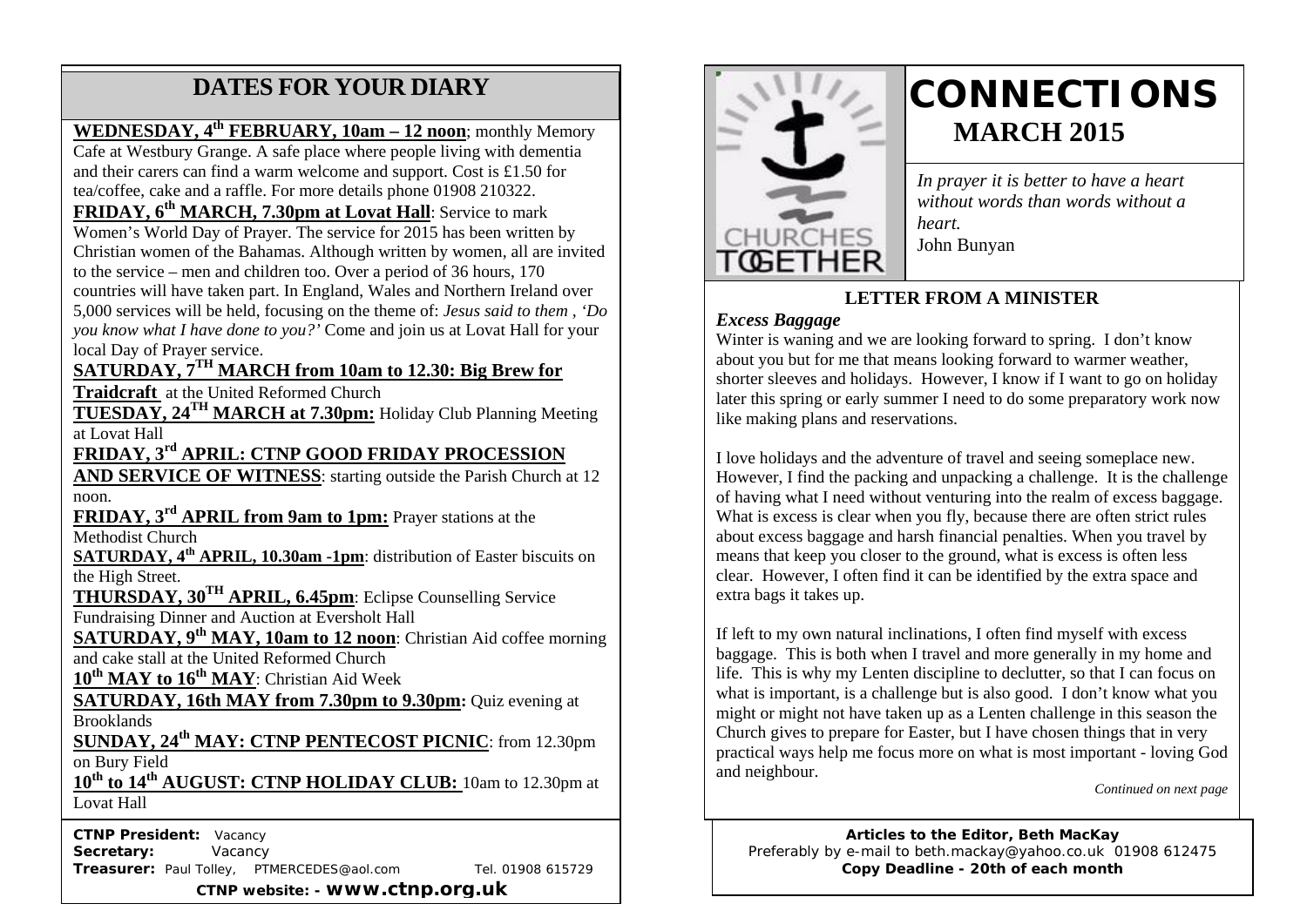#### Continued from previous page

I have chosen two Lenten challenges to both metaphorically and physically clear out the clutter and make room for adventurous living where I am not hampered by excess baggage. I have given up playing solitaire on my phone for Lent (and when I have a few spare minutes between activities, I *love* playing solitaire!). I am not convinced that God cares much either way about my solitaire playing, but I find it helpful to use my habit of *trying to fit in a quick game* as a reminder to redirect my attention to spend those few minutes talking to God in prayer. I find this a decluttering of the ways I habitually, and somewhat unthinkingly, spend my time.

On a more tangible level, my other Lenten discipline is trying to get rid of excess baggage with which I have filled my home. I have opted into the *40 bags-in-40-days Challenge* as a way to simplify and declutter my home environment. Taking on this challenge for a time has been a good reminder that sometimes we need to let go. In addition, it has also helpfully reminded me that I am grasping at straws if I live my life as if it is *things* that bring us happiness, because *people* and *experiences* are so much more important.

In the Bible, Jesus is continually reminding us to get rid of our excess baggage and put what is most important first. When Jesus was asked what the most important rules to live by were, he answered "Love the Lord your God with all your passion and prayer and intelligence". This is the most important, the first on any list. But there is a second to set alongside it: "Love others as well as you love yourself." (Matthew 22:34-40, *The Message*). In this season of Lent, my prayer for you and for myself is that we may find ways to get rid of our excess baggage so that we might focus on what is really important.

Blessings, *Rev. Mindy Bell Methodist Minister*

#### **BIG BREW at UNITED REFORMED CHURCH**

**Saturday, 7<sup>th</sup> March from 10am to 12.30**. Organised through Traidcraft as part of Fairtrade Fortnight, there will be Traidcraft goods and craft items for sale, with proceeds going to Traidcraft. For every pound collected, the government will match the amount, thus doubling the contribution Traidcraft will receive. We do hope you will drop in.



#### **QUIZ EVENING at BROOKLANDS**

**Saturday 16th May from 7.30pm to 9.30pm**. Cost will be £2 per person but there will be an opportunity to donate to the Christian Aid "Food for Change" project. CTNP has made a commitment to raise £5000 over the next two years for this project to help poor families trying to eke out a living on the edge of the Sahara Desert. If we reach our target, the EU will match fund it by 5:1.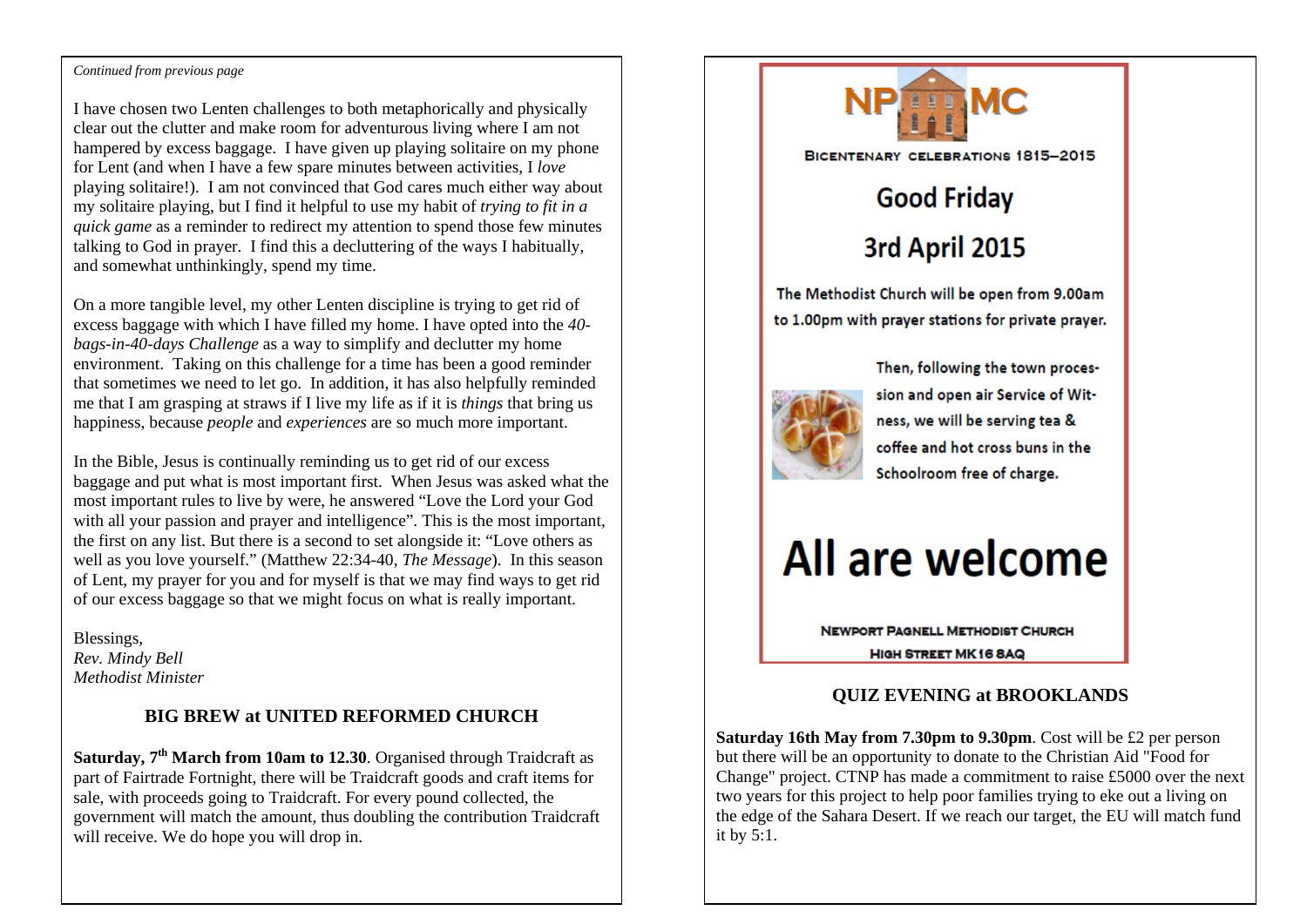**Eclipse Counselling Service invites you to attend their** FUNDRAISING DINNER & AUCTION **(with magician)**

Eversholt Hall, Church End, Eversholt MK17 9DU **THURSDAY 30TH APRIL** 

6.45pm for 7.15pm



Price: £39.50 per person Smart Attire For ticket or further information please ring Eclipse on 01908 211288 or email info@eclipse-addiction.org.uk Charity No 1111366

#### **HELPERS NEEDED FOR 'EASTER CRACKED'**

For many years, members of the Baptist Church, together with people from other churches, have welcomed Year 6 children from all the schools in the town to Lovat Hall just before Easter. It's an opportunity to tell the children about the real meaning of Easter in an appealing and interactive way. (A similar event takes place at Christmas.) As well as hearing the Easter story, the children will be making palm crosses and they will learn about Communion and what it means to Christians.

This year Easter Cracked will take place on **Monday 16th March** and **Monday 23rd March**. There will be two sessions on both Mondays starting at 9.30am and 1pm. We would welcome anyone from any of the churches who would be interested in helping with this important venture – either helping with the children's activities or with refreshments.

For more information. please contact **info@npbc.org.uk** . Or if you would prefer just to watch from the sidelines to see what Easter Cracked is all about, you are welcome to just turn up on the day.



Come on all you Landlubbers, join our pirate infested holiday club. What could be more fun! We are using Scripture Union based material. Last year over 130 children attended our week and we plan for up to 150 this time round. We are going to give them a great time learning about faith as well as creating opportunity for great fellowship across the churches.

Whatever your skills there's a role for you. How can you play your part and how can we help you in this? Roles include: teaching-team leaders; apprentice helpers; drama; music; cooking; crèche. If you are new to children's work we will give you a supportive role and put you through a DBS check.

Can you make the next planning meeting at Lovat Hall on **Tuesday 24th March at 7.30pm** ? You would be very welcome. You can also register your desire to help by email through to **jack.walker@talk21.com** or come by the office at Lovat Hall.

Holiday Club 2015 10<sup>th</sup>-14<sup>th</sup> August, 10am-12.30 at Lovat Hall For primary school aged children who attend reception through to year six. Registration for children is after Easter via Cambourne Travel Agency